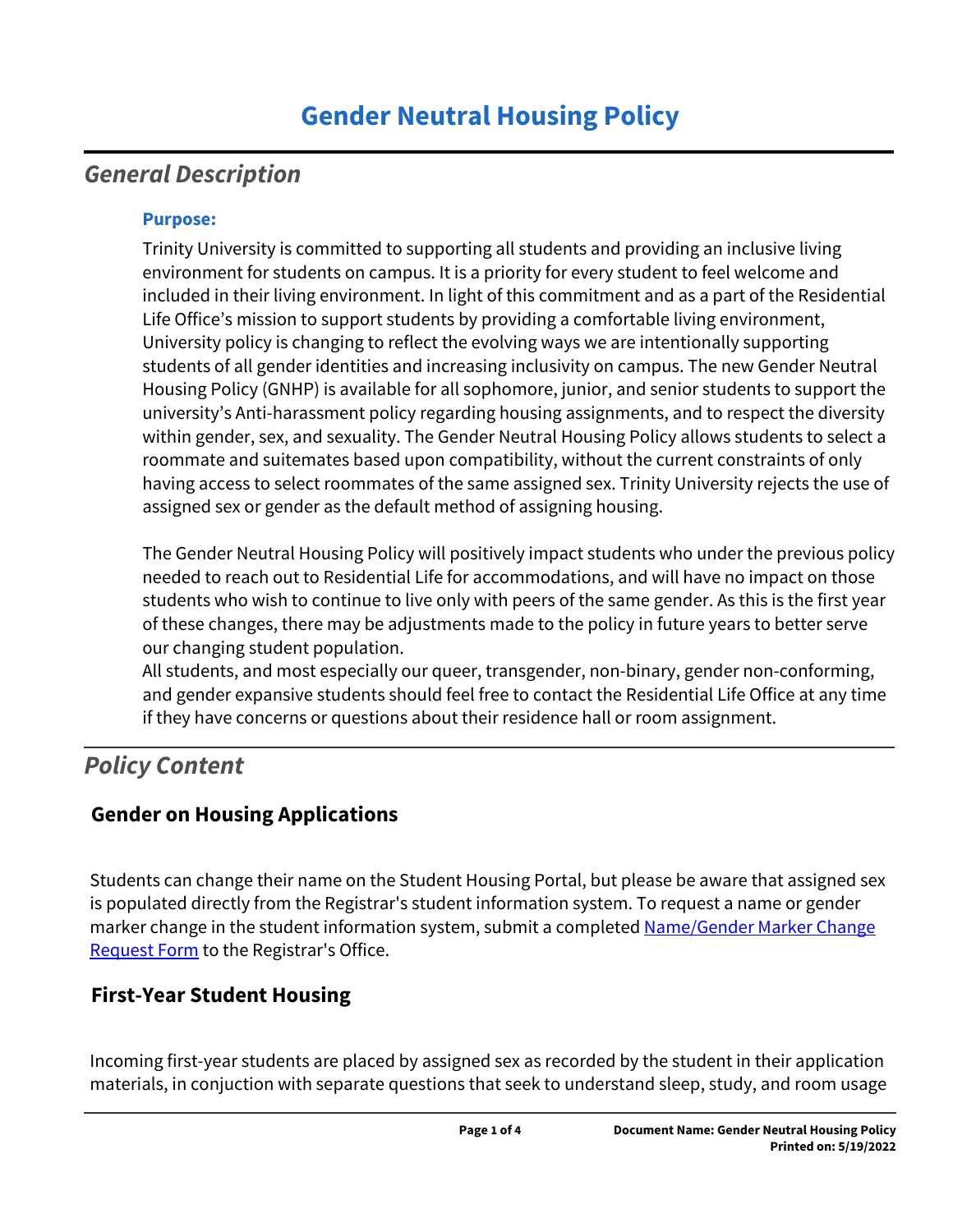preferences. Such preferences can be useful to effectively place students together and to avoid conflict.

Incoming first-year students may include specific housing needs on their online application. First-year students who want help navigating the housing assignment process should contact the Residential Life Coordinator designated on the housing application to discuss housing needs.

### **Housing for Sophomores, Juniors and Seniors**

Unlike first-year students, sophomore, juniors, and seniors select their own roommates and suitmates. When selecting roommates on the Student Housing Portal during the housing assignments process, students will be able to match with any student who is also seeking a roommate.

In the housing assignment process, groups that are able to fill an entire suite are given priority, followed by pairs that fill an entire room, then individuals without a matched roommate. All members of a group (room or suite) must confirm each other on the housing portal to move forward in the selection process.

#### 1. Suite Selection

During the first step of the housing selection process, full suites have access to all available suites throughout the relevant area (i.e. available suites in Sophomore College for rising sophomores; available suites in the Upper-Division Area for rising juniors and seniors). At this step in the process, there is no additional designation needed.

The one exception is Thomas Hall, where balconies are shared between wall mates rather than suitemates. In Thomas, two suites per floor will be designated as Gender Neutral Suites, while others will be designated male/female suites. In order to avoid placing the burden on students to communicate to the Residential Life Office, Residential Life will communicate to all students the intent of the Gender Neutral Suites, and rely on students to only sign up for a Gender Neutral Suite if it suits their needs.

#### 2. Room (Pairs) Selection

During the second step of the housing selection process, matched roommates select their room within the available suites. After step one in the housing selection process is complete, the Housing Assignments Coordinator will designate remaining suites as mixed, male, or female, and distribute those designations evenly throughout the buildings so as not to advantage or disadvantage any roommate pair. Roommate pairs will not need to assign a designation to themselves, and will simply sign up for a room in a suite that fits their needs.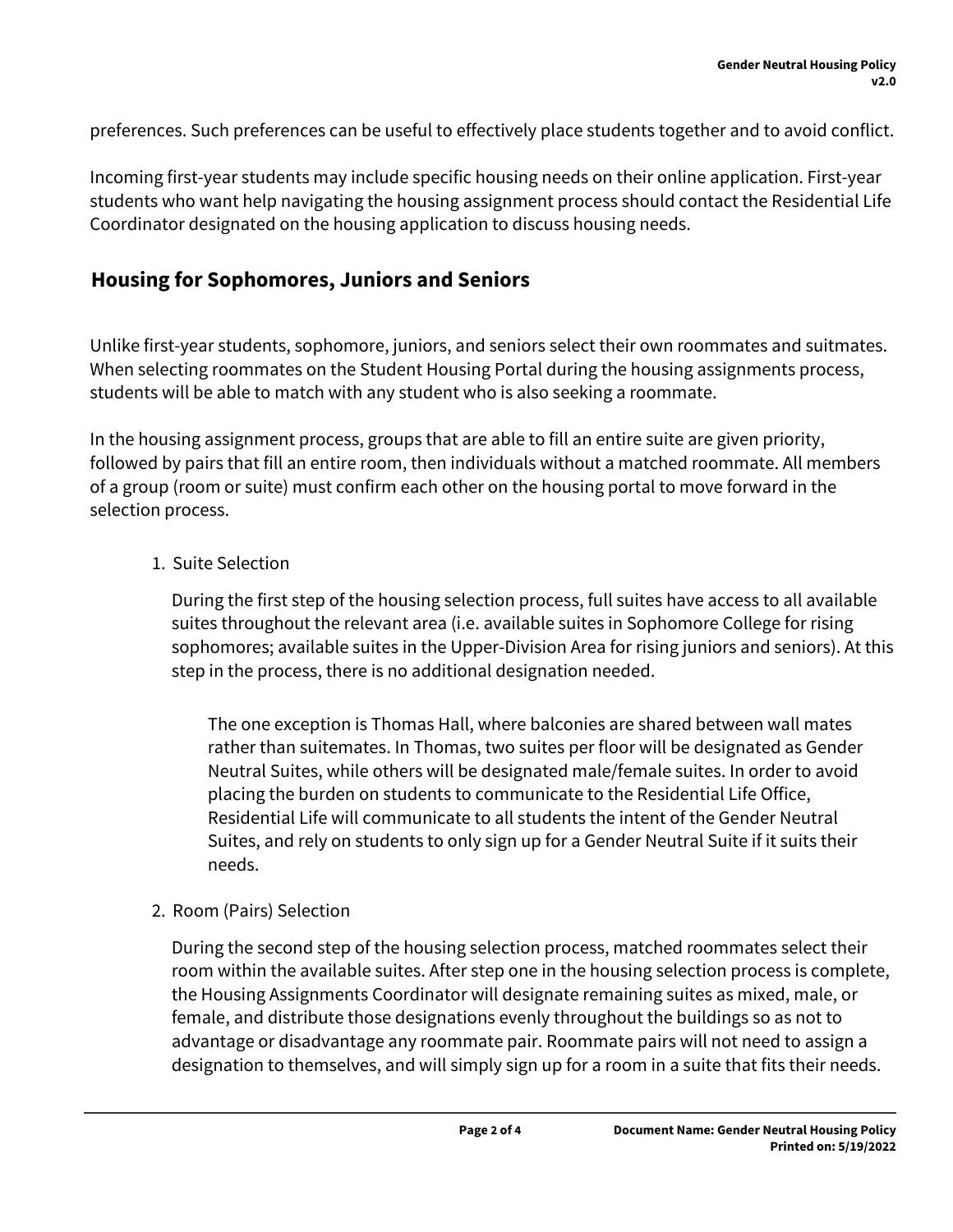#### 3. Random Room Assignments

In the event that Residential Life needs to place a resident in a room, the default method will be to place a student based on assigned sex if there is no other available information. Residential Life will not assign a student to a room or suite with students of a different assigned sex unless that is the specific request of all students involved.